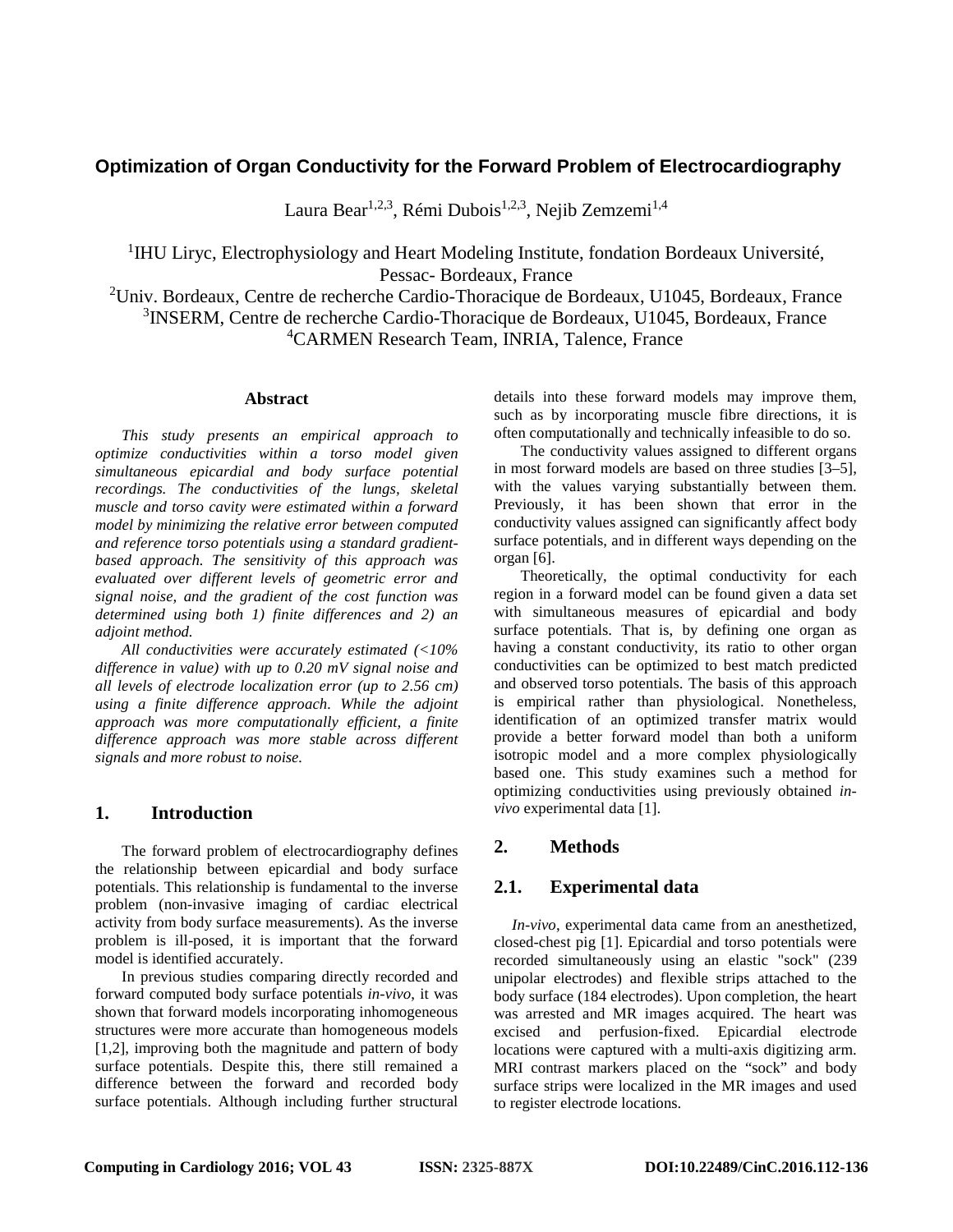## **2.2. Geometric and computational model**

In order to define a test data set, a volume conductor model was developed using post-mortem MRI. An anatomically realistic generic model of a pig was customized to data clouds of the epicardial, lungs, fat and skeletal muscle surfaces, using a non-linear fitting procedure [7]. Linear-triangular surface meshes were then coupled together to create a finite element volume conductor model (Fig 1).



Fig 1. Cranial view of the torso model. Regions include the epicardium (red) lungs (light blue), cavity (yellow), skeletal muscle (orange) and subcutaneous fat (dark blue).

The torso domain is denoted by  $\Omega$ , covering the volume between the epicardium and body surface.

$$
\Omega=\cup_{i\in\{f,m,l,c\}}\Omega_i,
$$

where  $\Omega_f$ ,  $\Omega_m$ ,  $\Omega_l$ ,  $\Omega_c$  are the fat, skeletal muscle, lung and cavity volumes respectively. The conductivity in each region was defined as  $\sigma_f = 0.04$ ,  $\sigma_m = 0.40$ ,  $\sigma_l = 0.05$ ,  $\sigma_c =$ 0.22 mSmm-1, consistent with the literature [3-5]. The boundary of the torso domain is defined by  $\partial \Omega = \Sigma$  ∪  $\Gamma_{ext}$ , where  $\Sigma$  represents the epicardial surface and  $\Gamma_{ext}$ the external boundary of the body surface. We denote the torso potential in Ω by  $u<sub>T</sub>$ . By solving Laplace's equation over this volume using the finite element method, we define the linear relationship:  $d = Ah$ . At each time step, reference potentials,  $d$ , at 180 electrode locations on  $\Gamma_{ext}$ were computed from the measured potentials, h on  $\Sigma$ .

### **2.3. Optimization procedure**

The test data provides the potential values on both  $\Sigma$  and  $T_{ext}$ . Moreover, we know that the current flux over the body surface is equal to zero. In order to estimate the values of each organ conductivity, we construct the following quantity of interest.

$$
\begin{cases}\nI(\sigma_f, \sigma_m, \sigma_l, \sigma_c) = \frac{1}{2} ||u_T - d||_{L^2(T_{ext})}^2, \\
with u_T \text{ solution of:} \\
\begin{cases}\ndiv(\sigma_T \nabla u_T) = 0, in \Omega, \\
u_T = h, on \Sigma, \\
\sigma \nabla u_T \cdot \mathbf{n}_T = 0, on \Gamma_{ext}\n\end{cases}\n\end{cases}
$$

By minimizing the cost function,  $I(\sigma_f, \sigma_m, \sigma_l, \sigma_c)$ , we

find the optimal values of the conductivity for all four organs. Here, the *fmincon* function of Matlab 2013b was used. By default, this function approximates the derivative of I over  $\sigma_i$  for  $i \in \{f, m, l, c\}$  using a finite difference approach ( $Grad_{FD}$ ).

In the second half of this paper, we compare  $Grad_{FD}$  to an alternative method,  $Grad_{\text{adj}}$ , where the derivative of I over  $\sigma_i$  is computed directly giving

$$
\frac{\partial I}{\partial \sigma_i}(\sigma_f, \sigma_m, \sigma_l, \sigma_c) = \int_{T_{ext}} \frac{\partial u_T}{\partial \sigma_i} (u_T - d)
$$

As the derivative of  $u_T$  cannot be computed directly, an adjoint method was used. That is,  $H^1(\Omega)$  is denoted by the set of functions  $\emptyset$ :  $\Omega \to \mathbb{R}$ , such that  $\int_{\Omega} \emptyset^2 < \infty$  and  $\int_{\Omega} |\nabla \emptyset|^2 < \infty$ .  $H^1_{\Sigma}(\Omega)$  is also denoted by the set of functions  $\psi \in H^1(\Omega)$  such that  $\psi / \Sigma = 0$ . For every  $(\sigma_f, \sigma_m, \sigma_l, \sigma_c, u, \lambda) \in (\mathbb{R}^+)^4 H^1(\Omega) \times H^1_{\Sigma}(\Omega)$ , the Lagrangian function is defined as follows

$$
L(\sigma_f, \sigma_m, \sigma_l, \sigma_c, u, \lambda) = \frac{1}{2} ||u_T - d||^2_{L^2(P_{ext})} + \int_{\Omega} \sigma_T \nabla u \nabla \lambda
$$

For every  $\lambda \in H^1_{\Sigma}(\Omega)$  this gives

 ${\rm I}\big(\sigma_f,\sigma_m,\sigma_l,\sigma_c\ \big)={\cal L}\big(\sigma_f,\sigma_m,\sigma_l,\sigma_c,u,\lambda\big)$ The gradient of I with respect to  $\sigma_i$  is then given by

$$
\begin{cases}\n\frac{\partial \mathcal{I}(\sigma_f, \sigma_m, \sigma_l, \sigma_c)}{\partial \sigma_i} = \int_{\Omega_i} \nabla u_T \nabla \lambda, \\
with \lambda solution of: \\
\begin{cases}\n\frac{div(\sigma_T \nabla \lambda) = 0, in \Omega, \\
\sigma \nabla \lambda \cdot \mathbf{n}_T = -(u_T - d), on \Gamma_{ext}\n\end{cases}\n\end{cases}
$$

This method allows us to obtain the derivative of the objective function over the four conductivity parameters, by only solving two Laplace equations: The first is the state equation to obtain  $u<sub>T</sub>$  and the second is the adjoint equation to obtain  $\lambda$ . The derivative is then obtained by integrating the scalar product of the gradients of  $u<sub>T</sub>$  and  $\lambda$ over each of the four organs domains.

#### **2.4. Method of analysis**

The sensitivity of the optimization procedure was tested by varying levels of signal noise (SN) on d, and torso electrode localization error (LE). SN was created using a random number generator with a standard deviation (SD) from 0.002 to 0.512 mV. The direction of LE for each electrode was defined by picking a random point on the surface of a unit sphere, with the distance defined with a mean from 0.02 to 2.56 cm across all electrodes. Conductivities were optimized for each level of error, and for six different time points spanning ventricular depolarization. In addition, conductivities were optimized combining a SN of 0.05 mV and a LE 9 mm. These values were estimated to be the level of error in the original data set.

The initial conductivities used to start optimization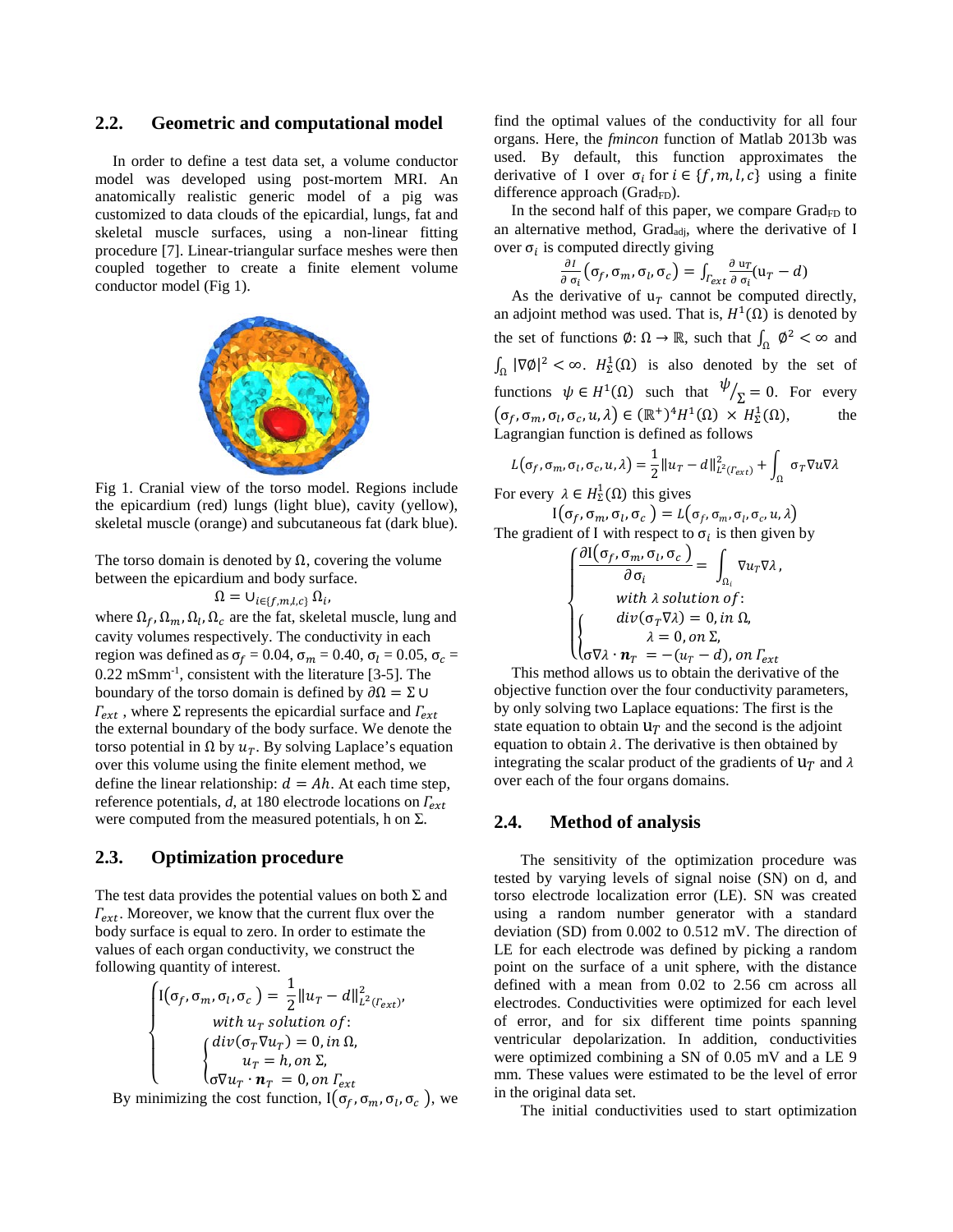were defined using a Monte Carlo simulation. That is, simulations were run using four values of each conductivity ( $\sigma_f$  kept constant at 0.04 mSmm<sup>-1</sup>) ranging from ±50% of the max/min values as compiled from the literature. The conductivities resulting in the lowest cost function were used as the initial conditions.

The accuracy of optimized conductivities was evaluated using the relative error (RE). In addition, the speed of computation was evaluated using the number of iterations for computation. To determine differences, a paired t-test was used for normally distributed data, and a two-sided [Wilcoxon signed rank test](http://fr.mathworks.com/help/stats/signrank.html#bti40ke-8) for non-normal. Statistical significance was accepted for  $p < 0.05$ .

## **3. Results**

#### **3.1. Sensitivity analysis**

Given the correct fat conductivity, the Monte Carlo simulations yielded initial conductivities of  $\sigma_l = 0.06$ ,  $\sigma_m =$ 0.35,  $\sigma_c = 0.13$  mSmm<sup>-1</sup>, for all levels of signals noise, vest error, and for all time steps. In the following analysis,  $Grad<sub>FD</sub>$  was used to define the gradient during optimization.



Fig 2. RE in conductivity over (a) SN and (b) LE.

As expected, the accuracy of optimization decreased

with increasing levels of SN and LE (Fig. 2). All three conductivities were accurately estimated ( $RE < 10\%$ ) for up to 0.20 mV SN and for all levels of LE. The accuracy was also dependent on the signal used as demonstrated by the large SD of the results for each error level.

Table 1 Optimized conductivity values and RE when combining SN of 0.05 mV and LE of 0.9 cm, presented as median [inter quartile range].

|          | Ծա        | σι        | $\sigma_{\rm c}$ |
|----------|-----------|-----------|------------------|
| $RE(\%)$ | 1.4 [2.8] | 1.7 [1.9] | $1.0$ [1.9]      |

Conductivities optimized combining SN (0.05 mV) and LE (9 mm) were accurately estimated for all signals used (Table 1).



Fig 3. Comparison of Grad<sub>FD</sub> and Grad<sub>adj</sub> over SN using (a) mean RE in conductivity and (b) number of iterations for computation.

#### **3.3. Adjoint method for gradient**

The accuracy and speed of optimization using an adjoint apparoach to compute the gradient  $(Grad_{\text{adj}})$  were compared to Grad<sub>FD</sub>. Given results are more sensitive to it, this comparison was performed over different levels of SN. Fig. 3a presents the mean RE in conductivity against